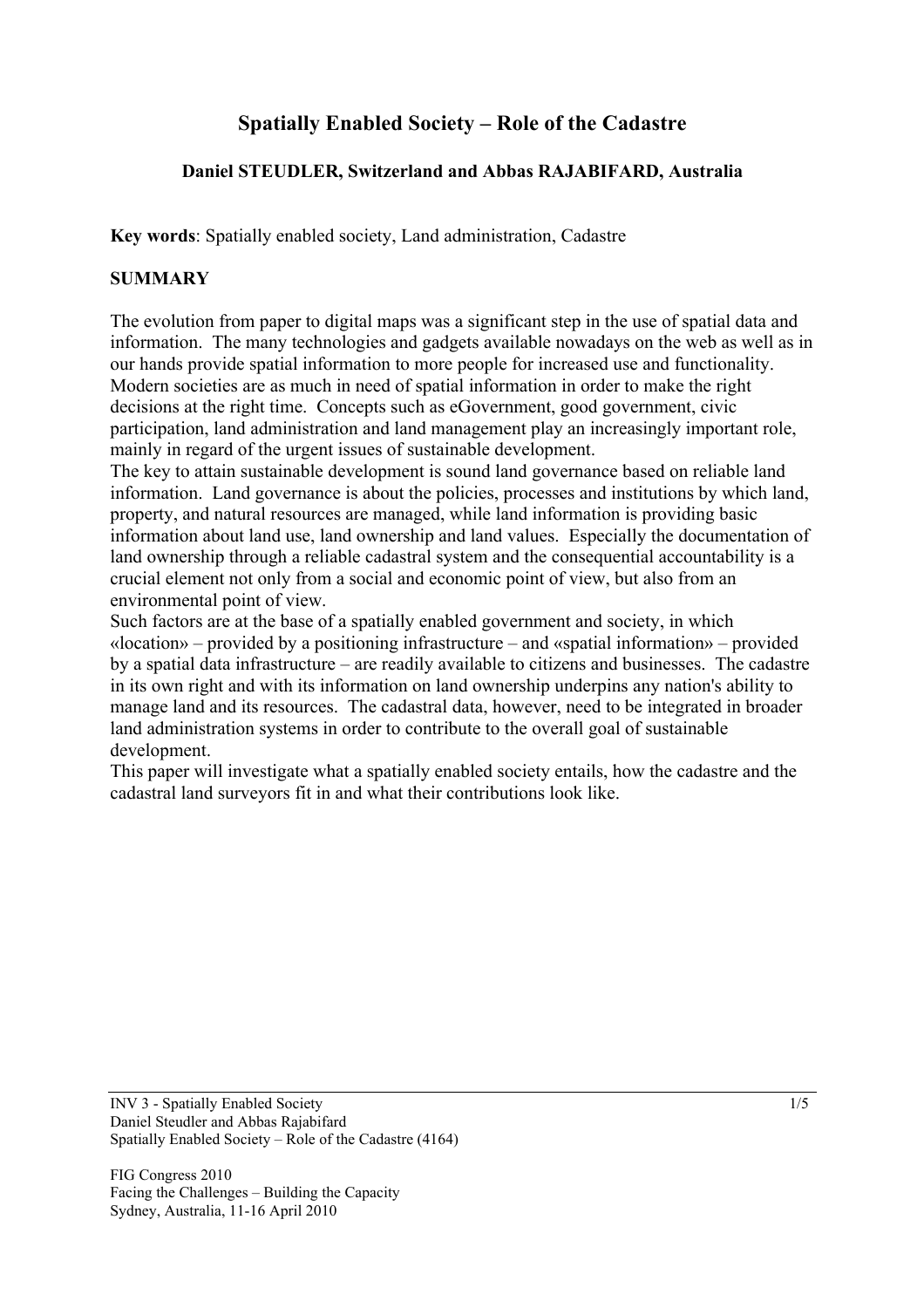# **Spatially Enabled Society – Role of the Cadastre**

## **Daniel STEUDLER, Switzerland and Abbas RAJABIFARD, Australia**

# **1. INTRODUCTION**

This text is of interim character. It provides a first framework of the work that the Short-Term Task Force on "Spatially Enabled Society" is embarking on. The Task Force was established by the FIG Council and endorsed by the General Assembly in May 2009 in Eilat. It will deliver its final report by the end of 2010.

## **2. PROBLEMS THE WORLD IS FACING**

The global discussions are very much concerned with topics that have economic, social and environmental elements, and which are all related to long-term sustainability:

- − Millennium development goals: The first of the eight main goals is about the eradication of poverty, which can strongly be related to land and ownership of land.
- − Climate change and global warming: These topics are of true global scale and affect humankind as a whole.
- − Disaster management: Examples are the effects after the tsunami in 2004, which destroyed much of the infrastructure in several countries. Already weak land registration and cadastral systems have become defunct after the disaster, and for financial sharks, it became effortless to manipulate land registration documents and to evict previous land owners. In Aceh, about 80% of the land documents have been destroyed, which posed huge problems for the reconstruction (Abidin et al., 2006).

# **3. ANSWERS TO THESE PROBLEMS**

As many other problems, these global problems have a spatial dimension. It is generally recognized that about 80% of decisions are related to space, i.e. are land-related. When considering the way how architects are preparing and planning their projects, an analogy might help to understand how such global problems might be tackled.

Architects are preparing, planning and control their projects by first building prototypes and models of the future objects. Architectural models can be physical representations or more often nowadays virtual models in digital format. These models are basically a tool, which helps to illustrate and describe the future object in an as comprehensive and realistic way. This is increasingly required in order to understand the future operation and effects of the object itself, but also how it interacts and affects the context it is embedded in. In other words, a cardboard model might not be sufficient anymore, but a complete data model has to be established, based on data and information about reality. Simulations of the future object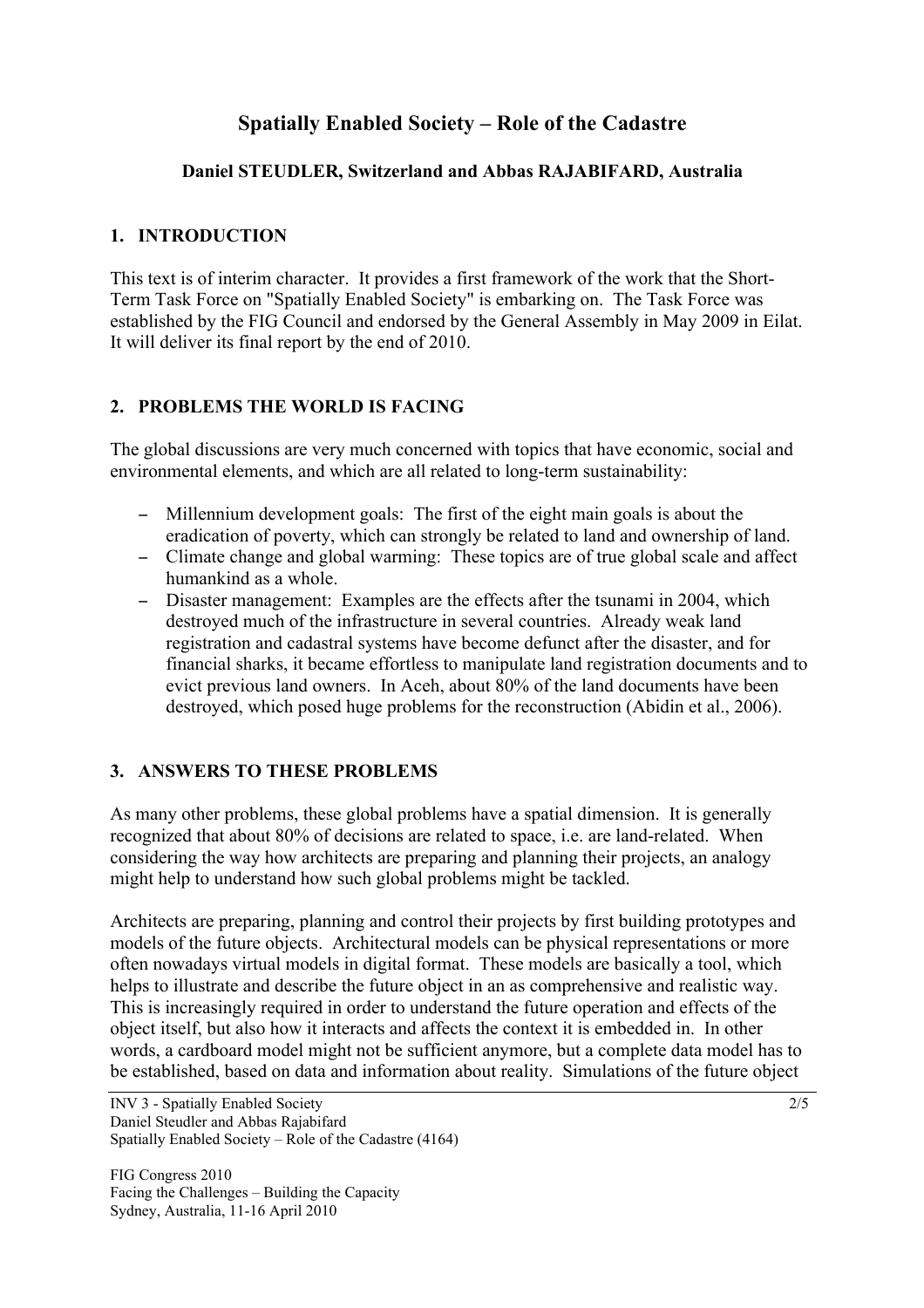are most realistic, when the data model, as well as data and information are as close to reality itself.

Answers to the previously mentioned global problems need to be based in the same way on data models, supplied with up-to-date data and information. Models serve to document the actual situation, develop projects, and test the impacts of planned projects on the environment. Models also need to take the correct spatial position into account, as they play a key role in global processes (everything happens somewhere).

The cadastre and land administration component is essential in the sense that it represents the landownership connection, i.e. the relationship between humankind to land. Land ownership is crucial for establishing the link person to land because this also establishes the right to use land, but also the responsibility and accountability of land use. The landowner is given the right to use the land, but he also will take on the long-term responsibility in a sustainable way.

## **4. SPATIAL ENABLEMENT**

Spatial ability can be defined by:

- − rules for representing the real world situation;
- − the existence of a legal framework;
- − a reference between reality and the model;
- − having the ability to position objects correctly;
- − having represented situations correctly;
- − disposing of the needed human resources an technical tools;
- − having as much spatial information as needed;
- − area coverage.

Elements for delivering IT and spatial services are:

| Elements          | Dominating     | Objectives                          | Performance          |
|-------------------|----------------|-------------------------------------|----------------------|
|                   | Actors         |                                     | indicators           |
| Hardware          | IBM, 1980s     | to provide technical infrastructure | performance          |
| Software          | Microsoft,     | to provide technical infrastructure | performance          |
|                   | 1990s          |                                     |                      |
| Services          | Google, 2000s, | to cater for client's needs         | client satisfaction, |
|                   | Apple 2010s?   |                                     | market share         |
| Data, Informa-    | technicians    | to provide basis for services       | spatial coverage     |
| tion (up-to-date) |                |                                     |                      |
| Data Models       | engineers      | to structure and define the data    | well developed       |
| Semantic          | moderators     | to help speak the same language     | well developed       |
|                   |                | and understand each other           |                      |
| People            | society        | to express needs                    |                      |

INV 3 - Spatially Enabled Society 3/5 Daniel Steudler and Abbas Rajabifard Spatially Enabled Society – Role of the Cadastre (4164)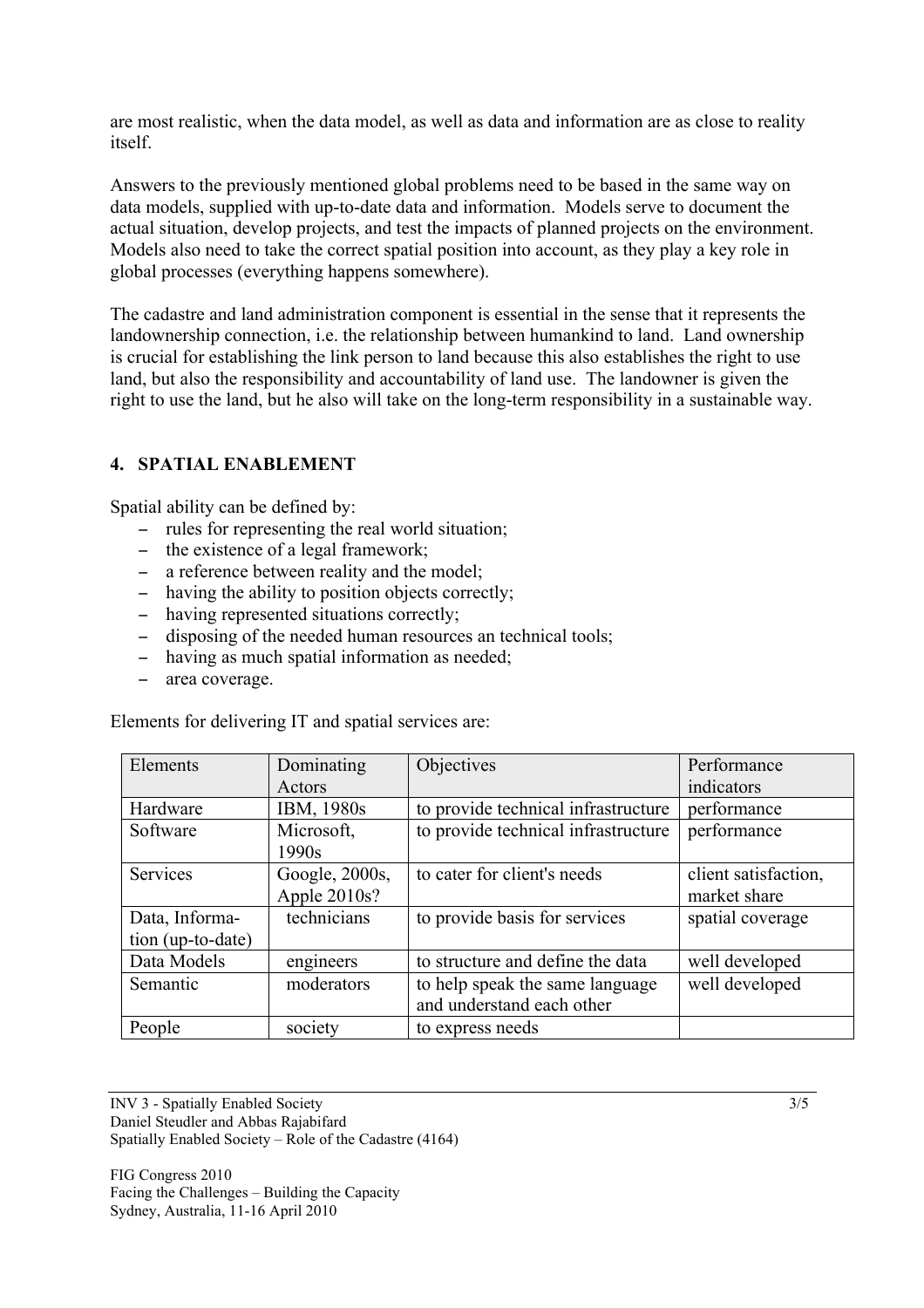# **5. STATEMENTS**

Based on the above considerations, the following statements can be anticipated

- 1. A precondition for spatial enablement is the modelling of reality, i.e. spatial enablement is best practice, when real world reality is modelled as closely as possible.
- 2. For establishing real world models, there is a need of modelling rules and tools.
- 3. Indicators how to measure spatial enablement are:

comprehensiveness coverage reliability accuracy

4. A crucial element in dealing with global problems is the information about land ownership, i.e. a cadastre is crucial for establishing the link people to land.

#### **6. CONTINUUM OF SPATIAL ENABLEMENT**

Societies are in different levels of a continuum of development and can be categorized accordingly.

#### **7. CONCLUSIONS**

As mentioned, this paper is a first rough interim report of the Task Force. This framework will considerably be developed and expanded over the following course of actions.

#### **REFERENCES**

Abidin, H.Z., T.S. Haroen, T. Supriyanto, Benny and E. Heryani (2006). Post-Tsunami Land Parcel Reconstruction in Aceh: Aspects, Status and Problems. FIG XXII Congress, Munich, Germany, TS45.3, 13 p.

#### **BIOGRAPHICAL NOTES**

**Dr. Daniel Steudler** graduated from the Swiss Federal Institute of Technology (ETH) in Zurich in 1983, earned the Swiss license for licensed land surveyor in 1985, and did a M.Sc.Eng. degree at the University of New Brunswick, Canada from 1989-91. In 2004, he completed a PhD degree at the University of Melbourne, Australia. Since 1991, he is working for the Swiss Federal Directorate of Cadastral Surveying and since 1994, he is involved in the activities of FIG-Commission 7.

**Dr. Abbas Rajabifard** is an Associate Professor and Director of the Centre for Spatial Data Infrastructures and Land Administration at the Department of Geomatics, the University of

INV 3 - Spatially Enabled Society 4/5 Daniel Steudler and Abbas Rajabifard Spatially Enabled Society – Role of the Cadastre (4164)